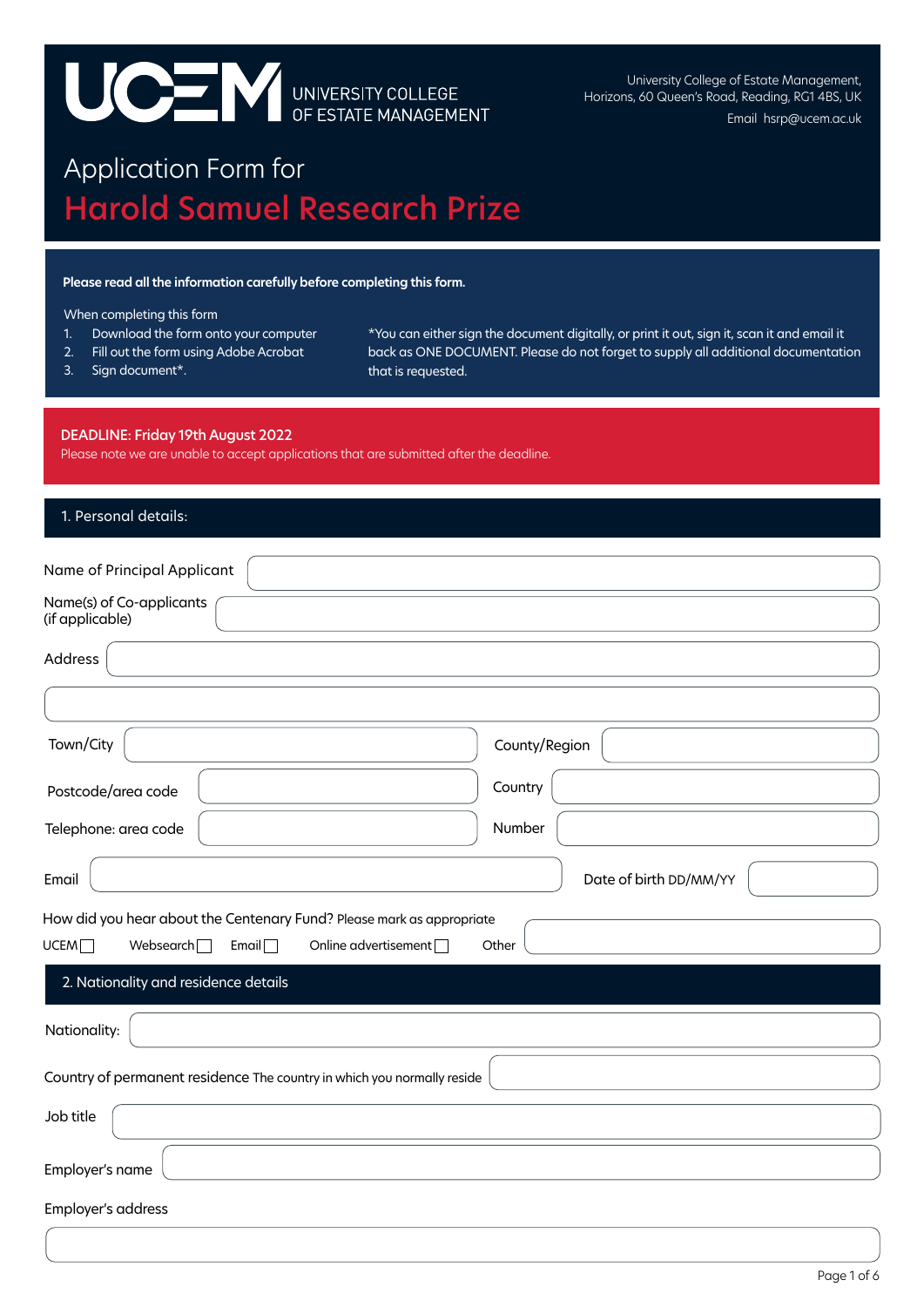| Nationality and residence details                                                |           |
|----------------------------------------------------------------------------------|-----------|
| Have you discussed your proposed research project with your employer? Yes $\Box$ | $No \Box$ |
| Will they support you? Yes $\Box$<br>$No$                                        |           |

If yes, please explain below how your employer will support your work on this research project

### 3. Academic and professional qualifications

Principal Applicant

Co-applicant(s)

#### Proposed Project

Title of Project (max. 10 words)

# Summary: Please describe the project proposal in no more than 500 words, including:

• Explaining the proposed work (what the project is about)

• How it is intended to be delivered.

• Has a research gap clearly been identified?

Note: this section should include evidence from a range of sources including key documents on why this is an issue forthe sector derived from established research practice or policy.

(Continued on the following page)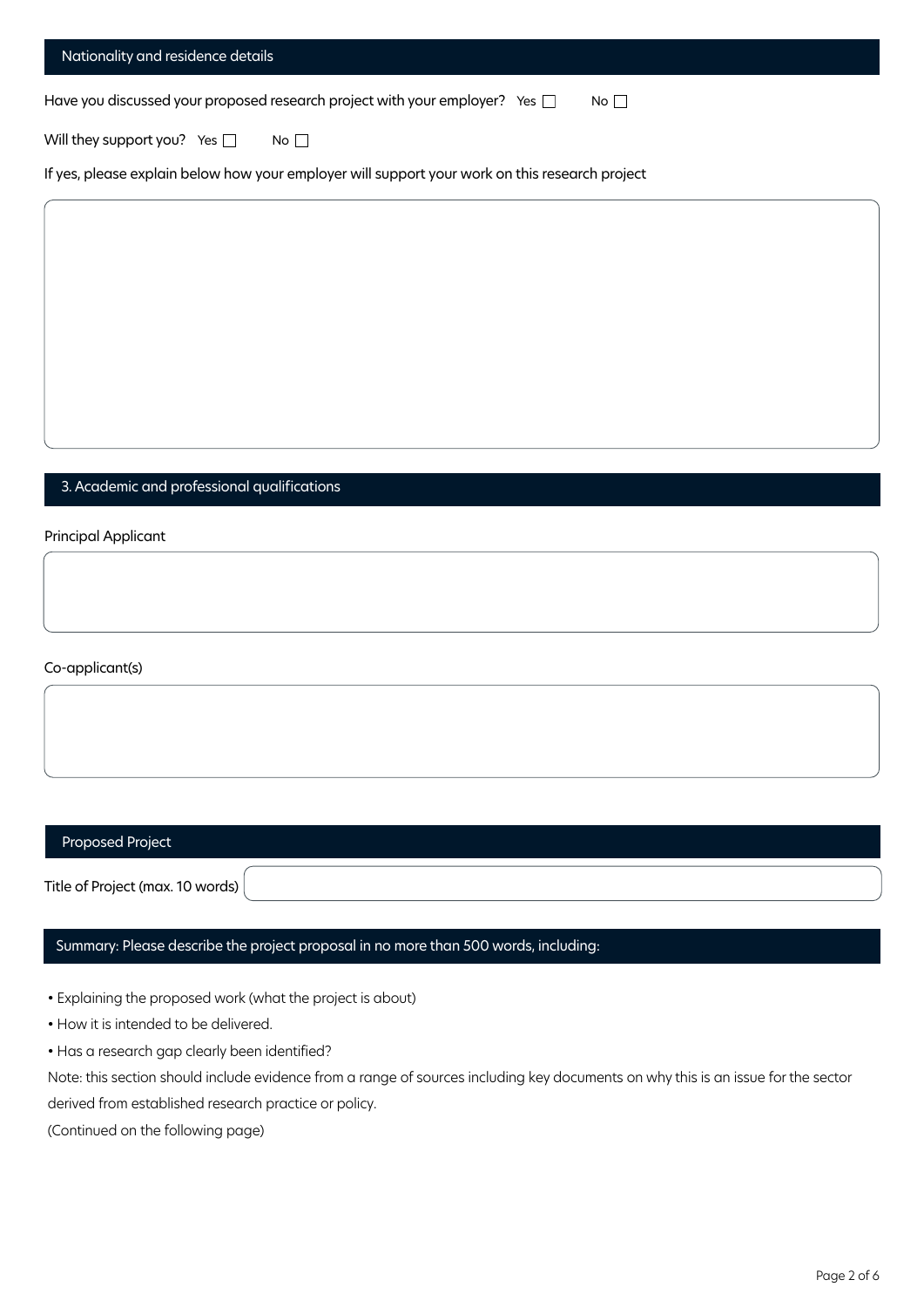# Aims & Objectives:

Please ensure that these are SMART (Specific, Measurable, Achievable/Agreed, Realistic and Timebound)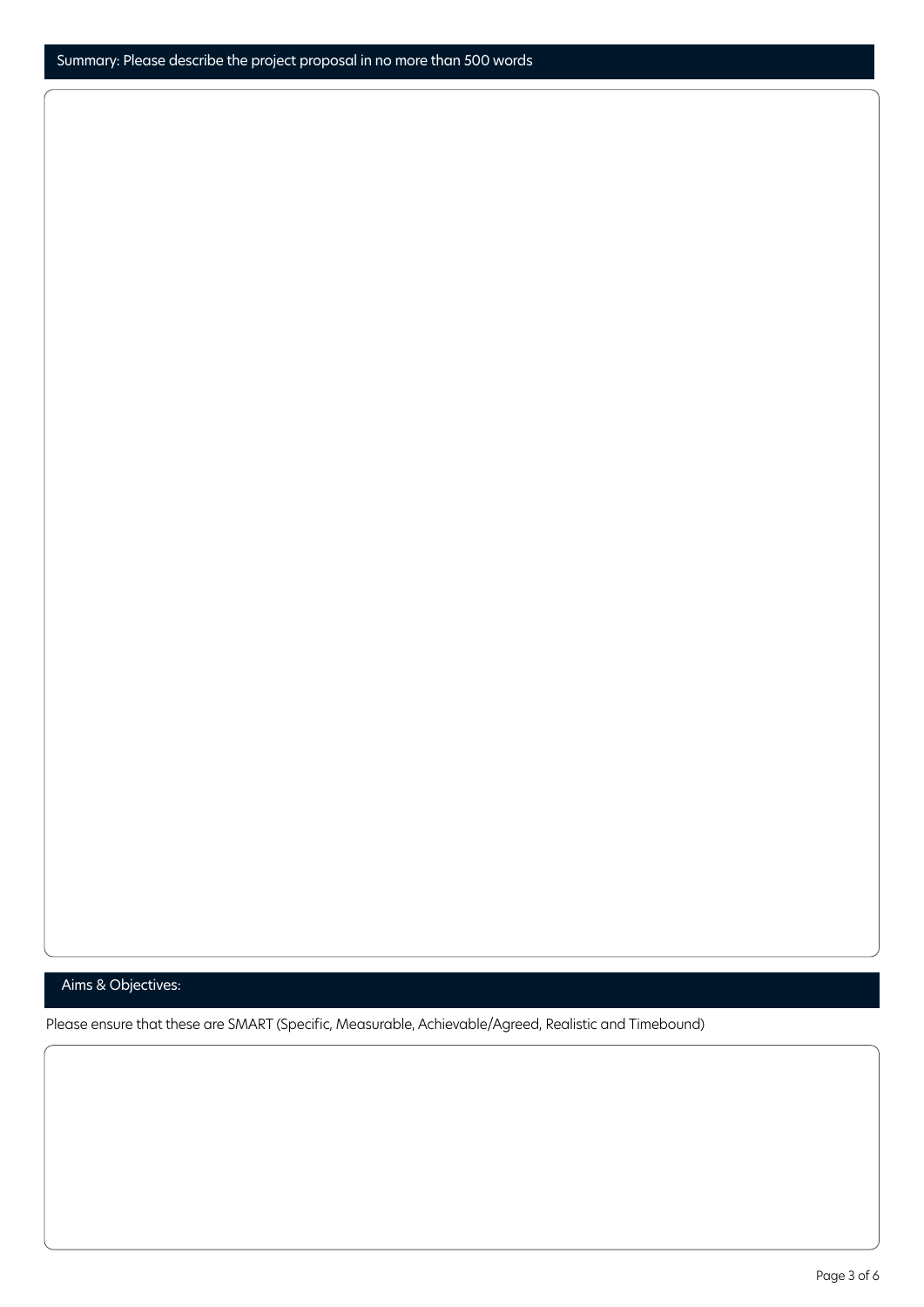- Clarify and justify your choice of methodology
- Can the work and potential benefits be measured or quantified?

# 4. Funding required:

• Allocated on a marginally costed disbursement of grant basis. (It is expected that overheads will be met from your organisations core funds).

- 50% of funding allocated on the award and the balance on the issue of the final report.
- Evaluation will be carried out centrally by UCEM.

| Output/Activity | Breakdown of<br>Output / Activity | <b>Basis of Calculation</b><br>(staff time, partners,<br>research materials,<br>events etc) | <b>HSRP</b> Funding<br>Requested<br>(f) | Matched Funding (£)<br>(if applicable) |
|-----------------|-----------------------------------|---------------------------------------------------------------------------------------------|-----------------------------------------|----------------------------------------|
|                 |                                   |                                                                                             |                                         |                                        |
|                 |                                   |                                                                                             |                                         |                                        |
|                 |                                   |                                                                                             |                                         |                                        |
|                 |                                   |                                                                                             |                                         |                                        |
|                 |                                   |                                                                                             |                                         |                                        |
|                 |                                   | $Total =$                                                                                   |                                         |                                        |

Proposed completion date MM/YY)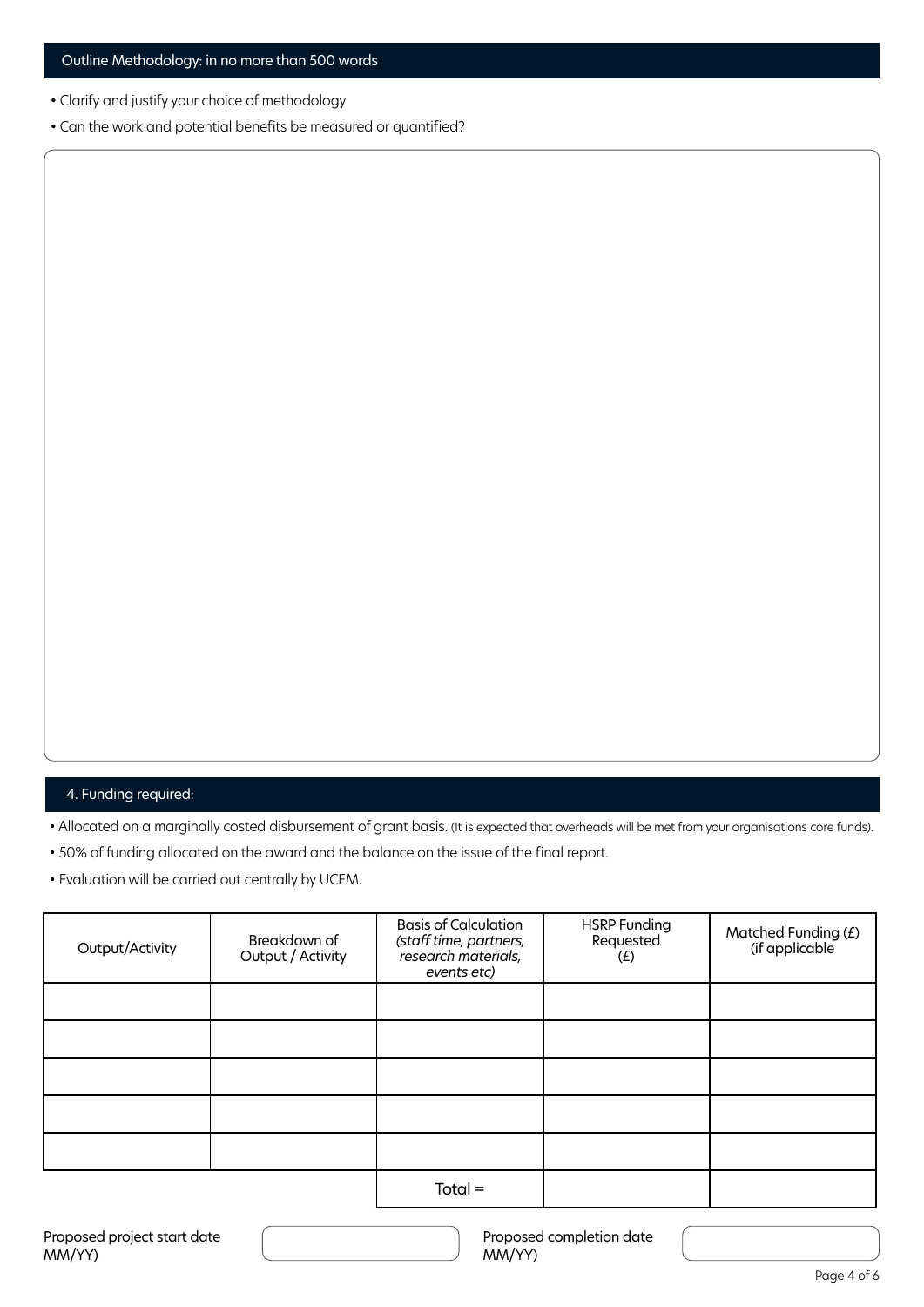- Who are the expected target audience/s for the research?)
- What are your anticipated communications outputs from the research?

• Please state how you plan to disseminate the project's outputs and lessons learnt for the benefit of the wider sector?

5. Previous academic and professional experience including the delivery of research projects

Name **Awarding body** Value of award and years